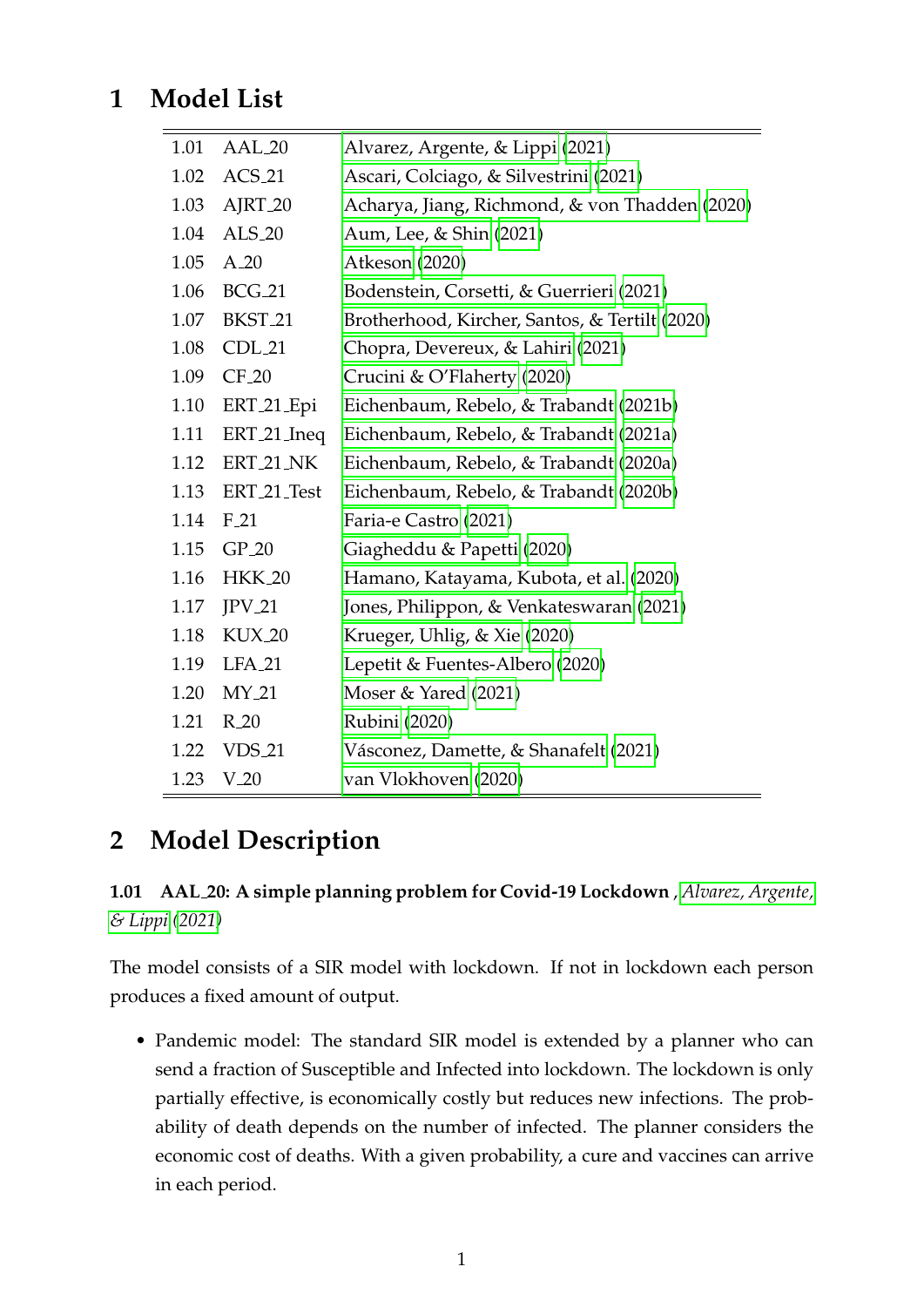• Economic model: There is no labor decision. All people who are alive and not in a lockdown produce w units of output.

**1.02 ACS 21: Business Dynamism, Sectoral Reallocation and Productivity in a Pandemic** , *[Ascari, Colciago, & Silvestrini](#page-11-1) [\(2021\)](#page-11-1)*

This model builds an Epidemiological-Industry Dynamic model, featuring a SIR model and a two sector economy with heterogeneous firms.

• The economy includes a social and a non-social sector, where the main difference is that social goods require social interactions for consumption. Additionally, it includes sticky wages to analyze the role of monetary policy. The transmission rate in the SIR part of the model is endogenously affected by the consumption behaviour of the agents. The paper analyzes: (1) the effect of the pandemic of the market structure of the social and non-social sector evaluating market exits, entries and average market productivity, (2) the role of the size of the social sector for the severity of the recession and (3) the role of the monetary policy.

## **1.03 AJRT 20: Divided we fall: International Health and Trade Cooperation during a Pandemic** , *[Acharya, Jiang, Richmond, & von Thadden](#page-11-2) [\(2020\)](#page-11-2)*

The model analyses the role of international trade and health coordination in times of a pandemic using a two-economy, two-good trade model with a micro-founded SIR model of infection dynamics.

- The model aims at determining optimal pandemic containment policies when i) governments of the two countries do not coordinate (Nash equilibrium) and ii) when both governments coordinate (risk-sharing equilibrium). The major containment tools comprise consumption tax and import tariff.
- Epidemic model: International transmission channels are added to the standard micro-founded SIR model. The pandemic spreads across countries through domestic consumption of imported goods and direct interaction with the infected foreigners.
- Economic model: The model features two-country, two-consumption goods with perfectly competitive goods and labour markets. Households do not save.

### **1.04 ALS 20: Inequality of Fear and Self-Quarantine: Is There a Trade-of between GDP and Public Health?** , *[Aum, Lee, & Shin](#page-12-0) [\(2021\)](#page-12-0)*

The model combines an age-specific SIAISR model with a small economic model, which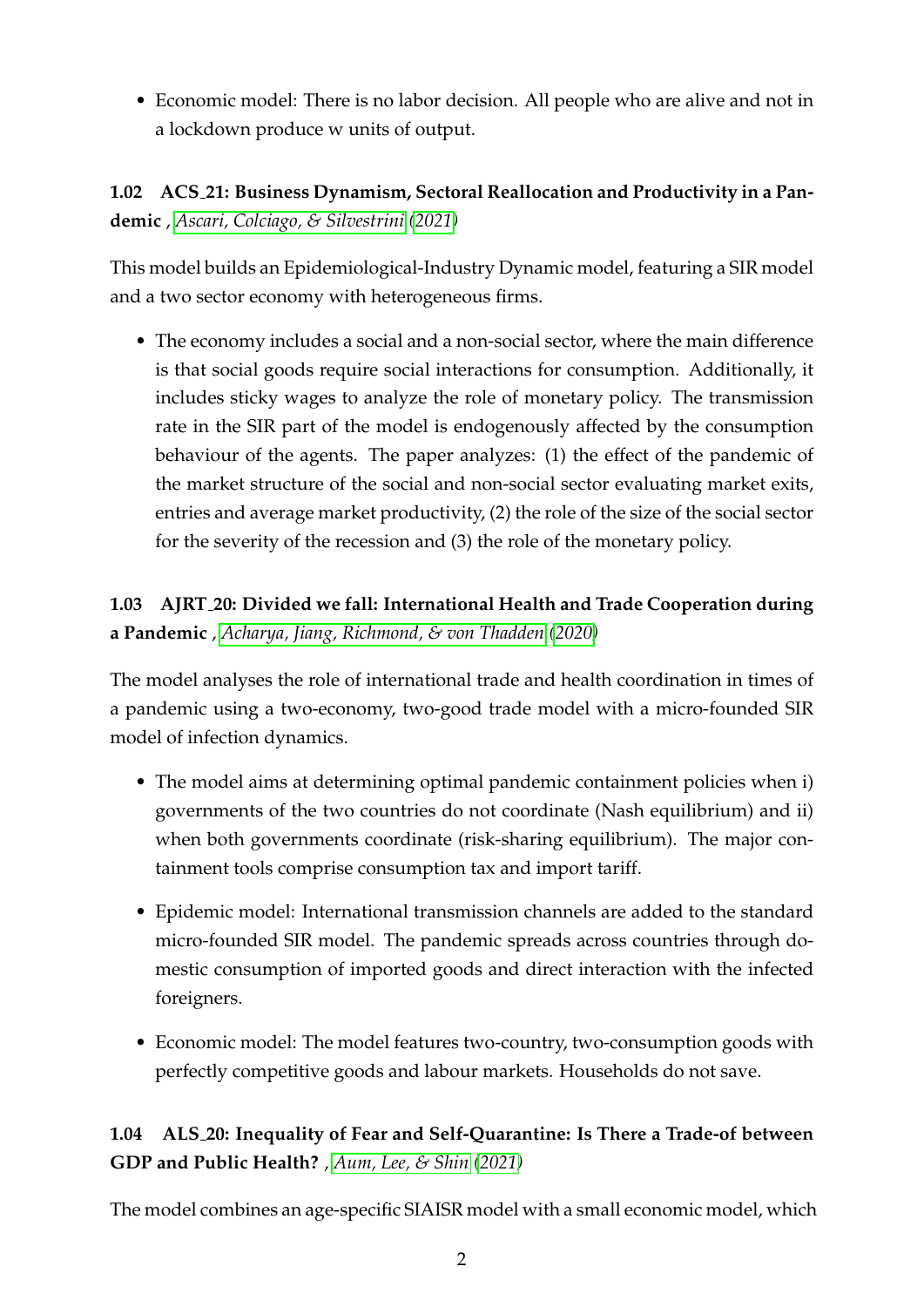focuses on different agent groups self-employed, managers, workers - and their work decision, including a work-from-home option. A government can introduce pandemic specific policies.

- Epidemic model: SIAISR model with young and old people. Infected are asymptomatic or symptomatic. The latter decreases productivity. Health states are only observable if tested. Government tests people after some period. Testing groups people in the following categories: (1) untested or tested negative (2) tested positive (3) confirmed recovered. Possibility of false negatives, but not false positives.
- Economic model: Young people work, old people are retired. Young people are high-skilled or low-skilled and work in this sector. They can work from home, which decreases productivity. Young people are self-employed, who decide about labour and work from home, workers, who work for managers but can switch occupations, and managers, who decide for themselves and their workers. Adaptive expectations about prices and wages. Three types of government policies: (1) testing a fraction of (a)symptomatic people (2) quarantining symptomatic people (3) lockdown, which forces people to work from home.

### **1.05 A 20: What will be the economic impact of COVID-19 in the US? Rough estimates of disease scenarios** , *[Atkeson](#page-12-1) [\(2020\)](#page-12-1)*

The model introduces a simple SIR model of the progression of COVID-19 in the United States over the next 12-18 months.

• The SIR model is a Markov model of the spread of an epidemic in a population in which the total population is divided into categories of being susceptible to the disease (S), actively infected (I), and recovered (or dead) (R). The model studies: 1) the trade-off between the severity and timing of suppression of the disease through social distancing and the progression of the disease in the population and 2) the effect of the epidemic with different transmission rates, speed of mitigation and temporary imposition of extremely severe mitigation measures.

#### **1.06 BCG 21: Social Distancing and Supply Disruptions in a Pandemic** , *[Bodenstein,](#page-12-2) [Corsetti, & Guerrieri](#page-12-2) [\(2021\)](#page-12-2)*

Authors expand the standard SIR model with a homogeneous population to a setting with multiple groups and combine it with a two-sector growth model to provide a map from the intensity of social distancing into the disease spread, the number of people able to work, and via this channel, into economic activity.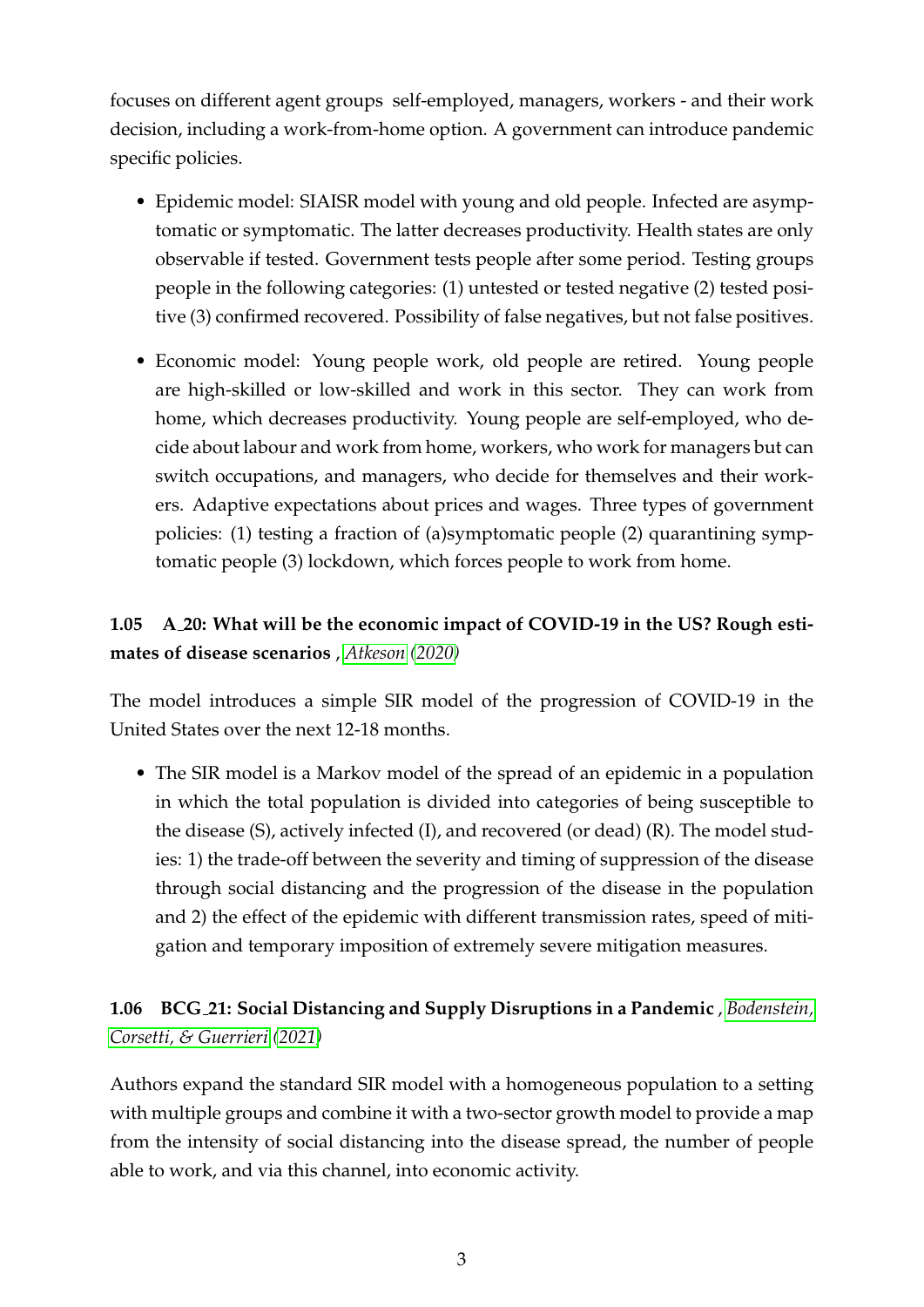- The disease in this model affects economic activity directly and indirectly: directly, through its negative impact on the labour force, and indirectly, as contractions in the output of the core sector have nonlinear effects on aggregate activity. The question the authors address using this model is how much output can potentially be lost by letting the disease spread to its natural intensity, as opposed to trying to slow it down via social distancing.
- Epidemic model: Four-group SIR model. Members of the first two groups are in the labour force. Individuals of group j work in sector j. The members of group 3 and 4 are not in the labour force and represent the young, who attend school, and retired people. The rate at which infective and susceptible individuals meet is proportional to their spatial density. Social distancing and other non-pharmaceutical public health measures are modelled as a reduction in the effective contact rates.
- Economic model: Two intermediate sectors, which produce inputs for final goods. In Sector 1, labour inputs are subject to a minimum scale requirement. In Sector 2, labour inputs are more readily substitutable for capital services. Households supply two types of labour inelastically, invest, and, also rent capital services to firms in sector 2.

### **1.07 BKST 21: An Economics Model of the COVID-19 Epidemic: The Importance of Testing and Age-Specific Policies** , *[Brotherhood, Kircher, Santos, & Tertilt](#page-12-3) [\(2020\)](#page-12-3)*

The model augments a standard SIR epidemiological model with individual choices on work and non-work social distancing for young and old agents.

• The model includes young and old agents with consumption and leisure goods. Infected individuals are initially uncertain unless they are tested. In addition, it also features testing and hospitalization and optimal lockdown, testing and quarantines. They find that:1) older individuals socially distance themselves substantially in equilibrium, 2) an optimal lockdown then confines the young more, 3) the strictness and economic costs of the optimal lockdown depend on whether or not individuals can telework, 4) Testing and quarantines save lives, even if conducted just on the young, 5) When some testing is available, the optimal lockdown is much lighter and GDP rises even compared with a no-policy benchmark.

### **1.08 CDL 21: Pandemics Through the Lens of Occupations** , *[Chopra, Devereux, &](#page-12-4) [Lahiri](#page-12-4) [\(2021\)](#page-12-4)*

The model combines a SIR and macroeconomic model. It stands out from other macro-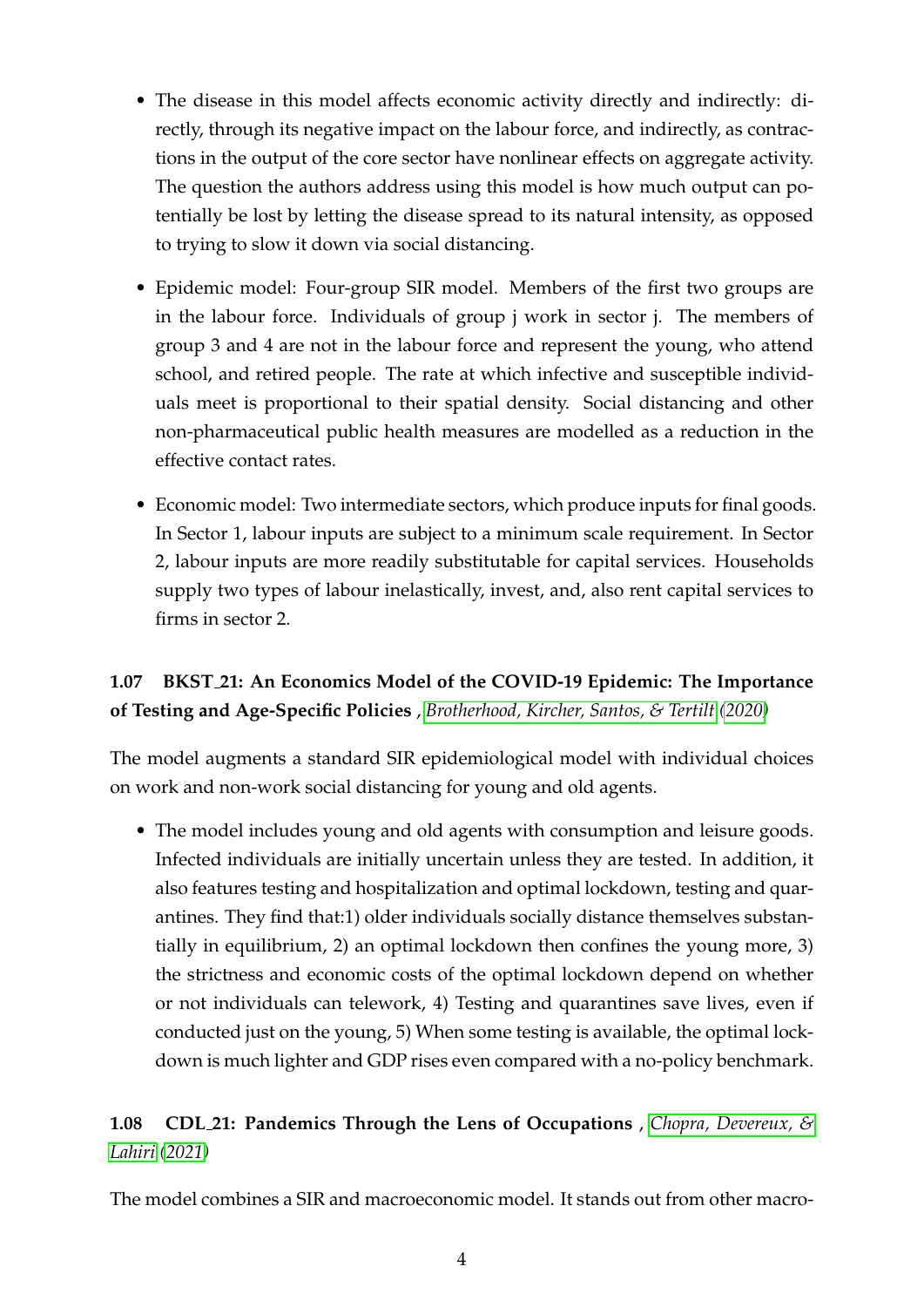epi models by two features: First, labour is supplied through many different occupations with different degrees of required social proximity, and second, it allows individuals to choose whether to work from the market or work from home.

- The ease with which individuals can substitute into work-from-home varies across occupations. The paper examines the evolution of a pandemic in the model and its macroeconomic and distributional consequences.
- Epidemic model: A standard SIR model, where the probability of infection depends on agents occupation.
- Economic model: Macroeconomic model with multiple sectors and occupations, where sectoral goods are produced by combining various occupations and are used to produce final goods. Individuals endogenously determine to work from the market or work from home. The government maintains a balanced budget by rebating all its tax revenues through lump-sum transfers to individuals.

#### **1.09 CF 20: Stay-at-Home Orders in a Fiscal Union** , *[Crucini & O'Flaherty](#page-12-5) [\(2020\)](#page-12-5)*

The paper expands the SIR model of Eichenbaum et al. (2020) to multiple locations to study the optimal implementation of stay-at-home orders.

- Each location experiences an idiosyncratic virus shock. Following this, the virus can spread through both consumption and employment within a given location. Individuals may also spread the virus across locations by travelling from place to place. An aggregate social planner can implement mitigation policy, proxied by consumption tax, to maximize the welfare of the country. Mitigation policy can be varied across locations, which allows for economic and welfare comparisons between a common national policy and location-specific policy.
- Epidemic model: Modified version of the SIR model from Eichenbaum et al. (2020), which features multiple locations, where the virus is transmitted within and across states through consumption and employment. The main difference between this model and the SIR model of Eichenbaum et al. (2020) is the presence of travel cost in the transmission mechanism equation.
- Economic model: States are closed economies except for virus transmission. Consumers maximize utility over an infinite horizon subject to the budget constraint, which includes the consumption tax as a proxy for mitigation policy. Continuum of representative firms produce goods via linear production technology, which is a function of labour. Government levies tax rate on consumption and maintains a balanced budget.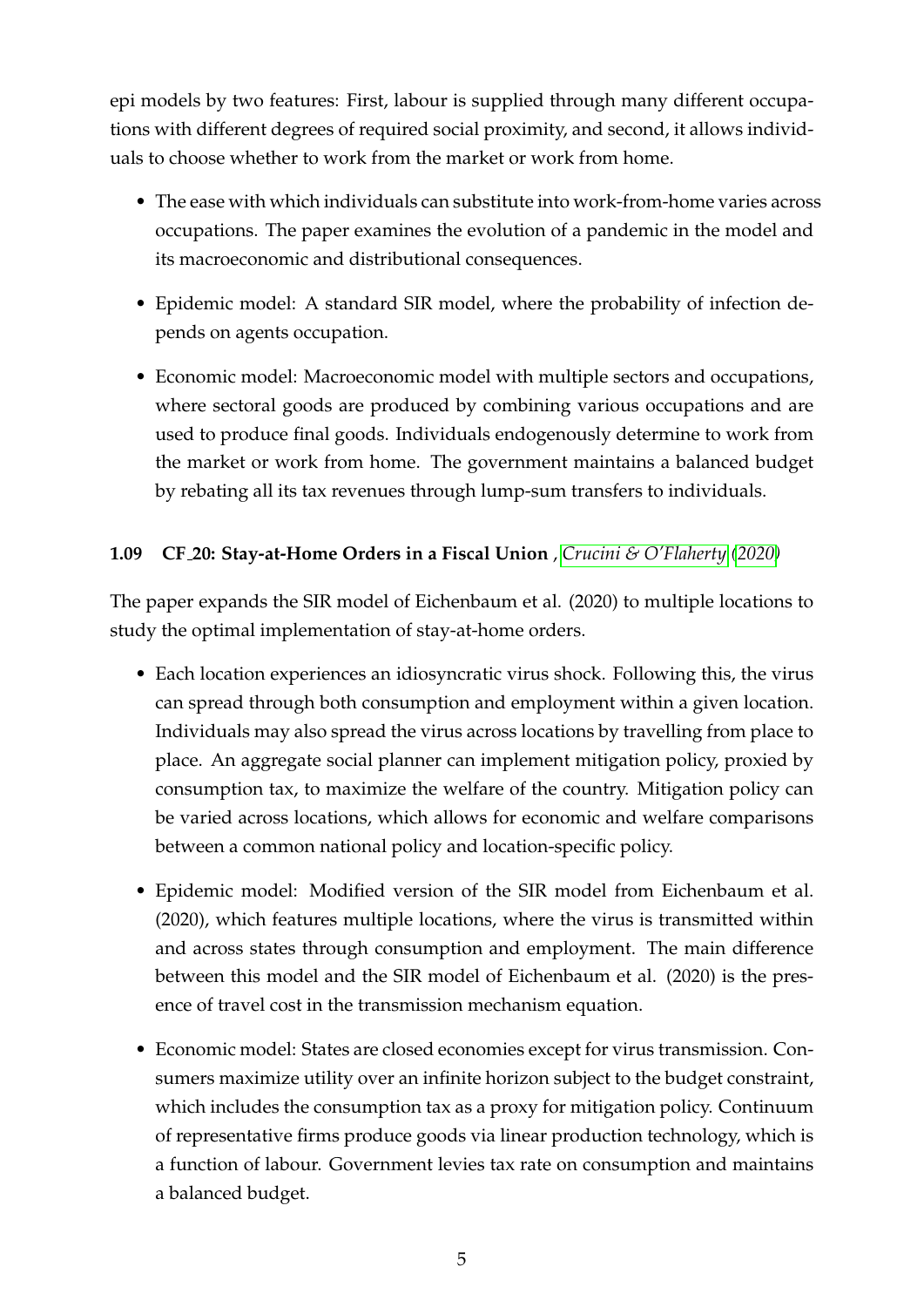#### **1.10 ERT 21 Epi: The Macroeconomics of Epidemics** , *[Eichenbaum, Rebelo, & Tra](#page-12-6)[bandt](#page-12-6) [\(2021b\)](#page-12-6)*

The model extends the canonical SIR model to study the equilibrium interactions between economic decisions and epidemic dynamics.

- The model features a two-way interaction between the epidemic and the economy. On the one hand, peoples decisions to cut back on consumption and work reduce the severity of the epidemic, as measured by total deaths. On the other hand, these same decisions exacerbate the size of the recession caused by the epidemic. In addition to the baseline model, authors study containment policy measures with three additional extensions of the model: Medical preparedness, Treatment, and Vaccination.
- Epidemic model: Modified version of canonical SIR model proposed by Kermack and McKendrick (1927), where transition probabilities depend on peoples economic decisions.
- Economic model: Simple three-sector economy, where households do not have access to savings, firms. Consumption goods are produced with production technology that is a function of labour input, and the government levies Pigouvian tax rate on consumption.

### **1.11 ERT 21 Ineq: Inequality in Life and Death** , *[Eichenbaum, Rebelo, & Trabandt](#page-12-7) [\(2021a\)](#page-12-7)*

The model incorporates the heterogeneous impacts of Covid-19 on high- and lowincome people into a multi-sector macro model with a micro-founded SIR model of infection dynamics.

- The model studies how Covid may disproportionately impact the welfare and the health status of both groups, as well as examines the effects of a containment policy and low-income fiscal transfers/aids on income inequality and death rates of both groups.
- Epidemic model: The model assumes distinct SIR pandemic transmission dynamics facing high and low-income agents.
- Economic model: The model features a two-sector economy with zero labour mobility between sectors. There is high and low-income work in the tradable sector and the non-tradable sector respectively. All markets are perfectly competitive with wages stickiness. The model operates under a small and openeconomic setting, and only high-income households can access the saving instrument (foreign-currency bond).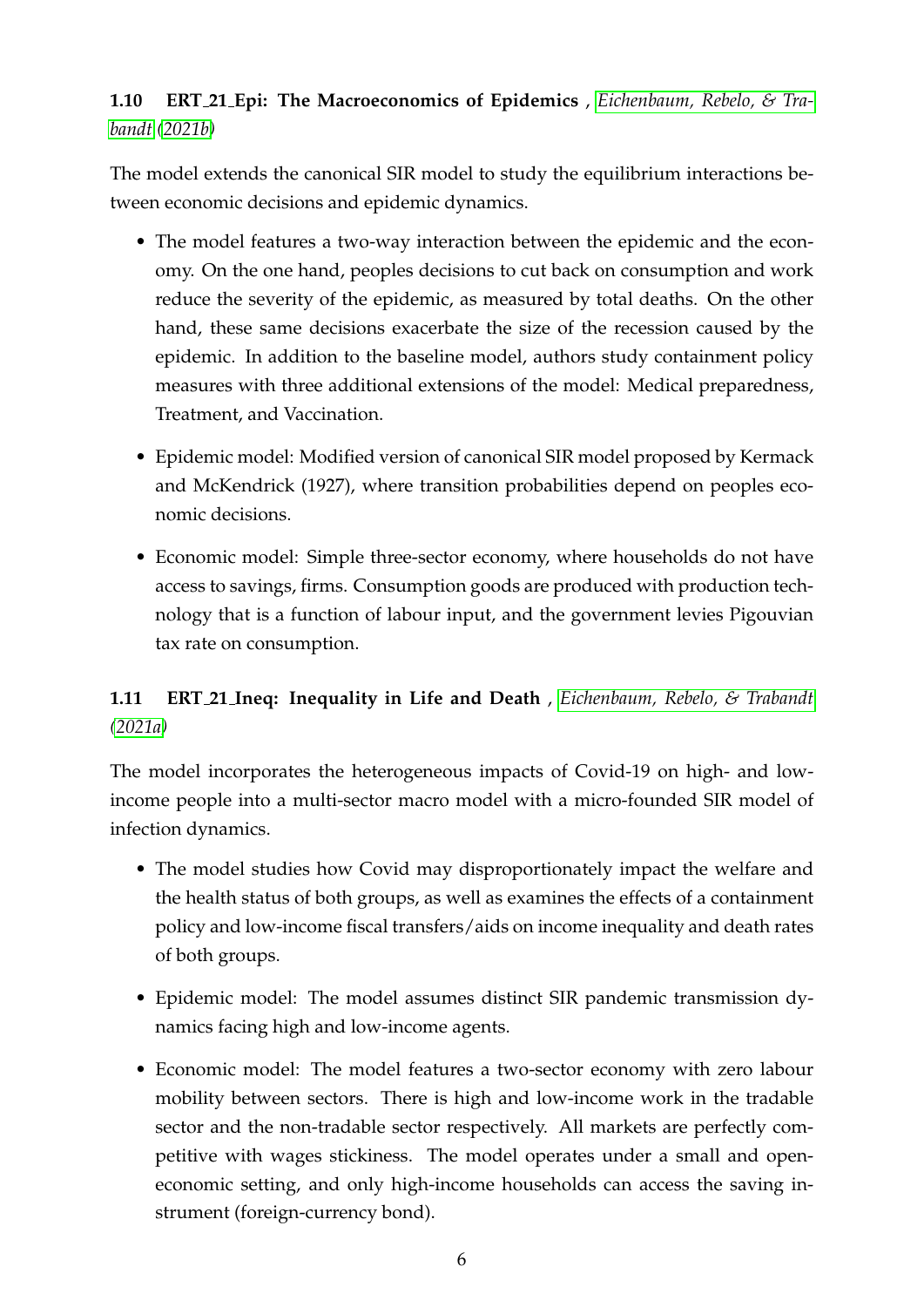### **1.12 ERT 21 NK: Epidemics in the New Keynesian Model** , *[Eichenbaum, Rebelo, &](#page-12-8) [Trabandt](#page-12-8) [\(2020a\)](#page-12-8)*

The model combines a standard NK- DSGE model with non-linear dynamics of an epidemic through a SIR epidemiological model.

• The economy includes the household and production sector with the sticky price. The population is then divided into four groups: susceptible, infected (people who have been infected by the virus), recovered, and deceased. Susceptible people can become infected in three ways: purchasing consumer goods, working, and through random interactions unrelated to economic activity. The model study:1) the effect of the epidemic in an NK model,2) there was only a shortlived rise in financial stress that quickly subsided, and3) there was mild deflation between the peak to the trough of the Covid recession.

## **1.13 ERT 21 Test: The Macroeconomics of Testing and Quarantining** , *[Eichenbaum,](#page-12-9) [Rebelo, & Trabandt](#page-12-9) [\(2020b\)](#page-12-9)*

The model combines a three-sector DSGE model with a SIR model where people only know their health status if tested.

- The model features a two-way interaction between the epidemic dynamics and economic activity. Epidemic causes a recession because people cut back on forms of consumption and work that require social interaction to reduce the chances of being infected. The fall in economic interactions slows down the transmission of the pandemic. The model is used to study the impact of testing/quarantining and non-pharmaceutical interventions on health and economic outcomes.
- Epidemic model: A modified version of the canonical SIR model proposed by Kermack and McKendrick (1927), where people do not know their true health state unless they are tested.
- Economic model: A simple three-sector economy, where households do not have access to savings, a representative firm produces consumption goods according to the production technology which is a function of labour input, and the government finances the consumption of the infected and quarantined by taxes obtained from non-infected households.

#### **1.14 F 21: Fiscal Policy during a Pandemic** , *[Faria-e Castro](#page-12-10) [\(2021\)](#page-12-10)*

The model incorporates an exogenous pandemic, in terms of a path of consumption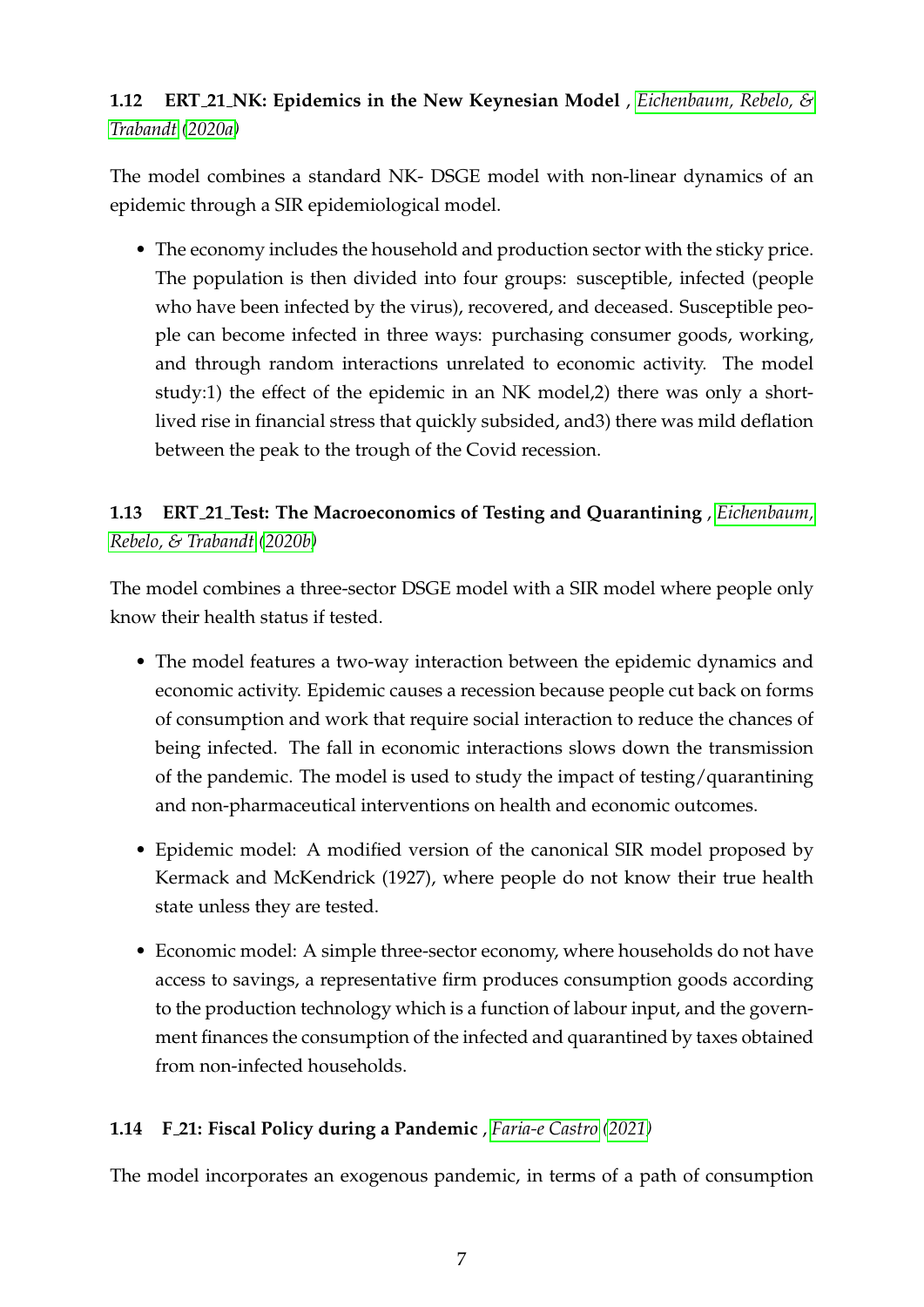shocks, into a nonlinear two agents two goods DSGE macro model with financial intermediaries and endogenous firms entries and exits. Different discretionary fiscal policies are evaluated in the model regarding their effectiveness to mitigate the pandemic shock.

- Epidemic model: The pandemic is modelled exogenously, in the form of a shock on the marginal utility of goods (or service) produced from the contact-intensive service sector
- Economic model: The model is a two-agents (borrowers, savers) two-goods DSGE model with financial intermediaries (FIs) as in Gertler & Karadi (2011). Households can be unemployed. Borrowers borrow from FIs, can only consume nonservice goods and can default. Savers save in FIs and can consume both goods. Firms are subject to price stickiness. Service sector firms endogenously exit and enter the market. The government collects taxes (from labour, capital/profits, lump sum), consumes and pays unemployment insurance. It issues government debt. Discretionary fiscal policies include: (1) unconditional transfers (2) transfers to service sector firms proportional to wage (3) increase in non-service government consumption (4) increase in unemployment insurance (5) reduction in labour tax.

### **1.15 GP 20: The Macroeconomics of Age-Varying Epidemics** , *[Giagheddu & Papetti](#page-12-11) [\(2020\)](#page-12-11)*

The model combines a SIR and Macroeconomic model, and incorporates age-specific socio-economic interactions to study the role of demographic factors in the COVID-19 epidemic evolution.

- The model features i) two types of agents, young and old, ii) a contact matrix between and within the groups, and iii) different mortality risks. The goal of the paper is to analyze two policies: consumption tax (economic shutdown), and social distancing (reducing parameter values of the contact matrix).
- Epidemic model: A SIR model includes two groups of people: young and old. The transmission function depends on the within and between groups contact.
- Economic model: A simple three-sector economy, featuring two types of households (young and old) with no access to savings in the demand block, a profitmaximizing competitive firm in the supply block, and a simple government, who collects consumption tax and distribute lump-sum transfer to households.

#### **1.16 HKK 20: COVID-19 Misperception and Macroeconomy** , *[Hamano, Katayama,](#page-12-12) [Kubota, et al.](#page-12-12) [\(2020\)](#page-12-12)*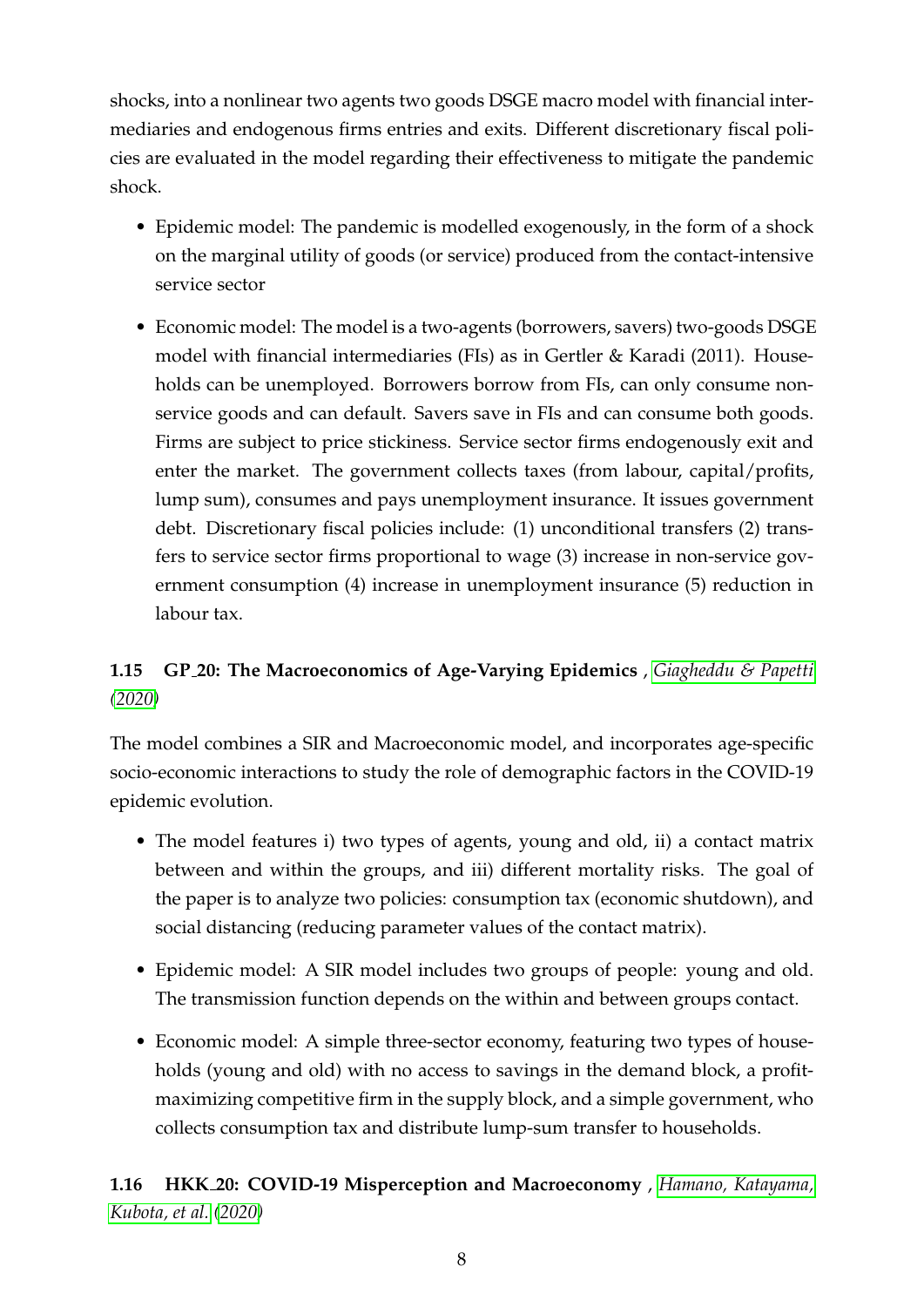The model incorporates misperceptions about the true state of infection into a standard macro model with micro-founded SIR infection dynamics la Eichenbaum et al. (2020).

- Individuals may perceive the pandemic as being more or less severe than the actual situation. Government has access to accurate information, and can force lockdowns or levy optimal consumption tax to contain the spread of the pandemic. The model also studies impacts when the medical system reaches maximum capacity on the pandemic evolution and the economy.
- Epidemic model: The model features standard micro-founded SIR infection dynamics whist allows for misperception in the number of infected cases perceived by the susceptible.
- Economic model: The macro model comprises representative households, competitive firms and the government. Households supply labour, and cannot save. Firms are subject to linear single-factor production technology. The government collects consumption tax from households to finance its lump-sum transfers.

# **1.17 JPV 21: Optimal Mitigation Policies in a Pandemic: Social Distancing and Working from Home** , *[Jones, Philippon, & Venkateswaran](#page-12-13) [\(2021\)](#page-12-13)*

The paper uses an Epi-model combined with household choice to study the incentives of private agents to avoid contracting the virus compared to planner solution, and the goal is to use such a model to quantify the trade-offs of work-from-home policy that could mitigate the pandemic.

- The virus avoidance way in the model is to "work from home", which features a lower pandemic exposure at the expense of lower productivity and a mental utility cost. The model shows that there is a "wedge" between the private incentives of agents and the optimal solution less mitigation in the decentralized solution.
- Epidemic model: A standard SIR model, exposure to virus depends on consumption and labour choice.
- Economic model: A standard optimizing household problem, with work-fromhome technology that has lower productivity and a negative utility cost, with one unit of labour producing one consumption good.

### **1.18 KUX 20: Macroeconomic Dynamics and Reallocation in an Epidemic: Evaluating the "Swedish Solution"** , *[Krueger, Uhlig, & Xie](#page-12-14) [\(2020\)](#page-12-14)*

This model is an RBC model combined with an epidemic SIR model and heterogeneous production sectors of consumption goods.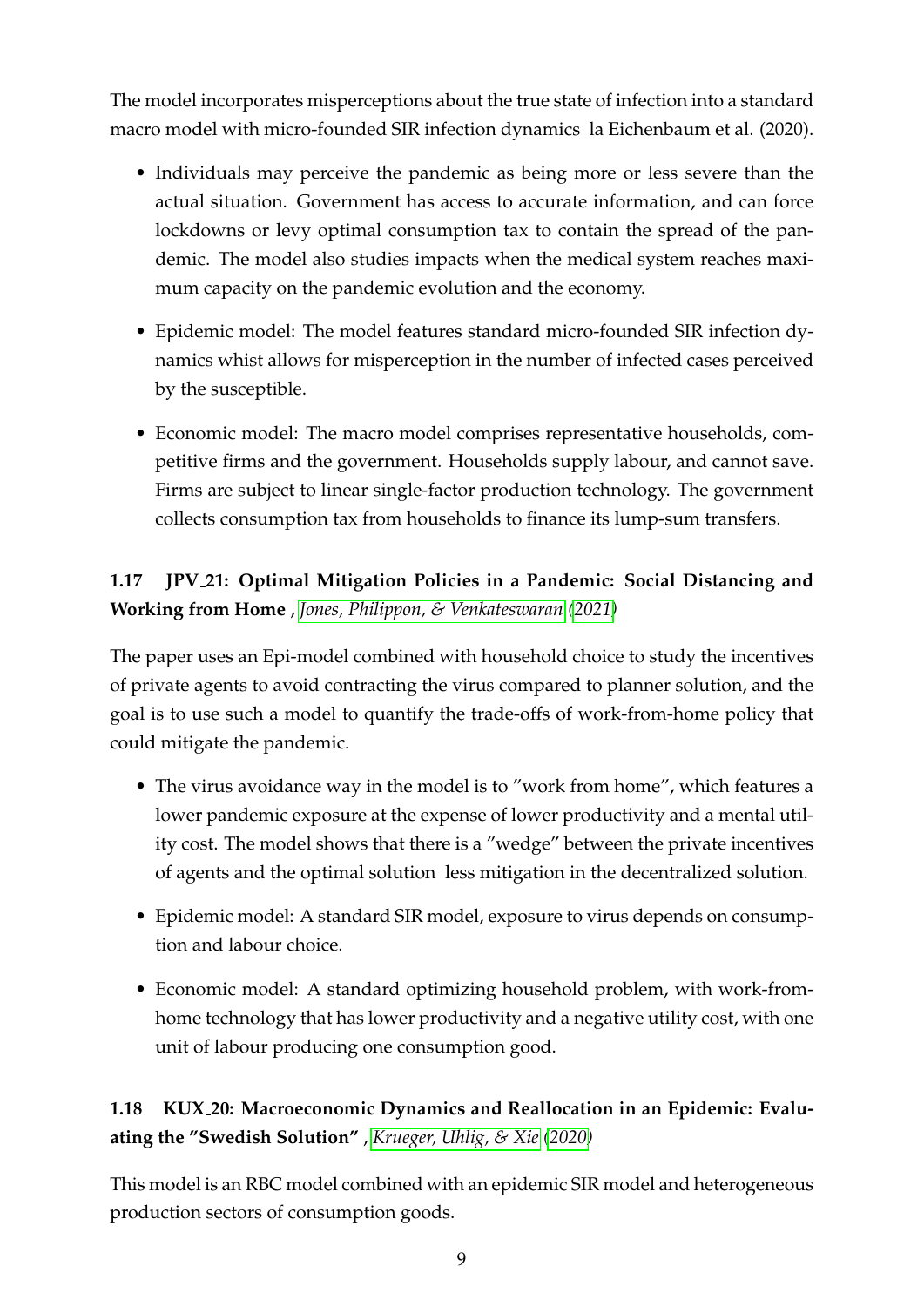• The model is built in the work of Eichenbaum et al. (2020a) and includes heterogeneous production sectors of consumption goods which can be different in their infection probabilities in the consumption process. The model follows a standard SIRD model (susceptible, infected, recovered and deceased). Initially, all people are identical, then a fraction of the population is infected by a virus through social interactions. The model study:1) The effect of different consumption goods in terms of infection probabilities, 2) The optimal social planner of allocation to mitigate the economic and health crisis.

## **1.19 LFA 21: The Limited Power of Monetary Policy in a Pandemic** , *[Lepetit &](#page-13-0) [Fuentes-Albero](#page-13-0) [\(2020\)](#page-13-0)*

The paper embeds an extension of the classic SIPSIR model in a New Keynesian model and develop a framework where economic decisions and virus dynamics interlink. It analyzes the roles of two monetary policy tools, i.e. conventional interest rate policy and forward guidance, during a pandemic.

- In the model, a rise in consumption increases the probability of becoming infected. Therefore, the agent has to strike a balance between the willingness to consume and the desire to avoid infection. The intertemporal substitution channel is, therefore, partly impaired, and households consumption is less sensitive to real interest rate changes than normal times.
- Epidemic model: Extended version of standard SIR model by Kermarck and McKendrick 1927, where transition probability from being healthy to sick depends on peoples economic decisions.
- Economic model: Households choose the amount of consumption, labour, and amount to invest into bonds to maximize their utility. A continuum of monopolistic firms produces differentiated goods according to linear technology and quadratic price adjustment costs. The monetary authority sets short-term nominal interest rates using the Taylor-type rule with an effective lower bound.

### **1.20 MY 21: Pandemic Lockdown: The Role of Government Commitment** , *[Moser](#page-13-1) [& Yared](#page-13-1) [\(2021\)](#page-13-1)*

The model features a separated-agent (workers and firm owners) macro model with a strict investment-lockdown-production-and-pandemic transmission timing. The pandemic evolves endogenously according to a SIRD model.

• The model aims at examining the impacts of lockdown policies subject to governments commitment and no-commitment policy styles on the aggregate output and the health status of the economy.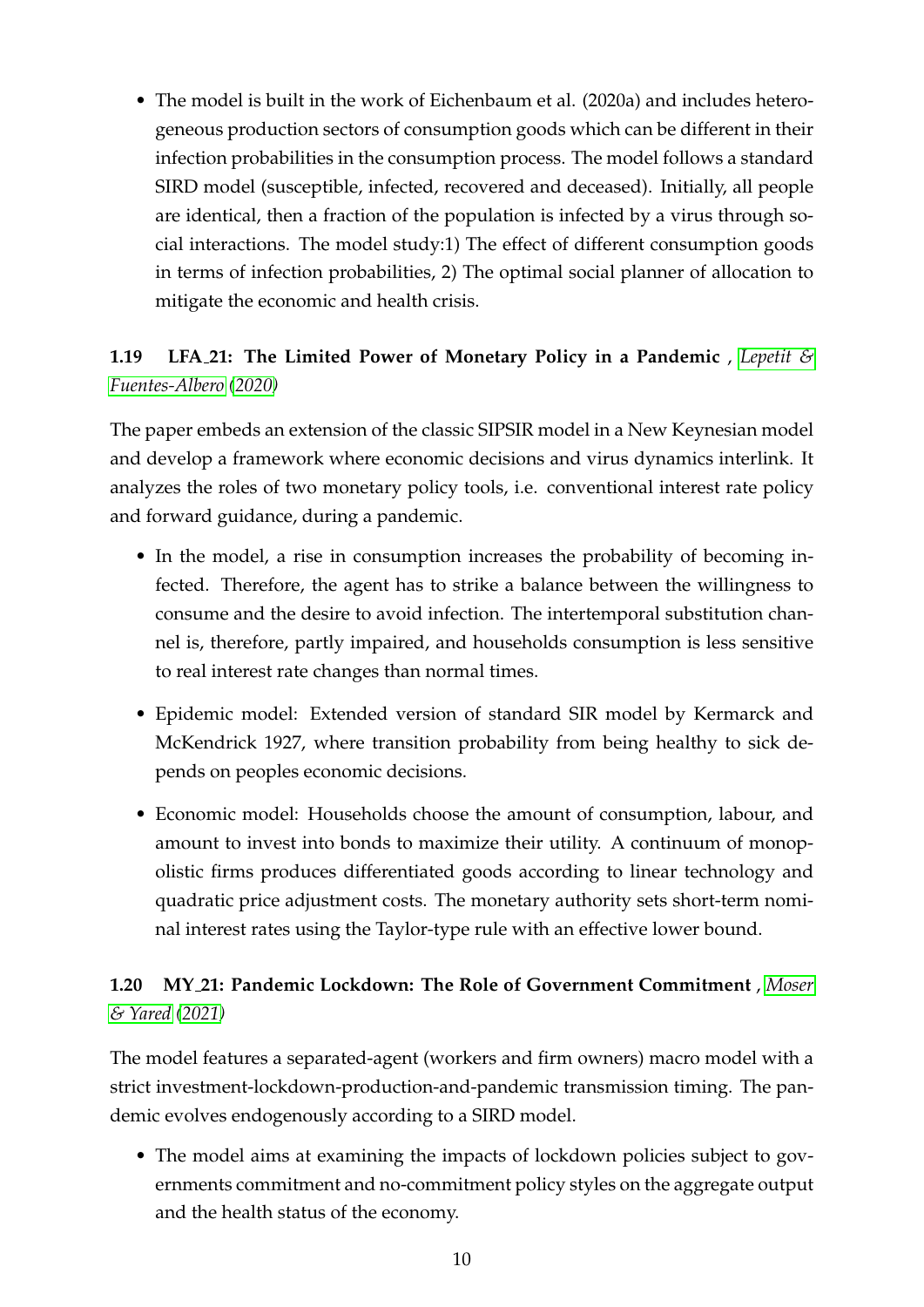- Epidemic model: The SIRD transmission dynamic is endogenous and independent of economic behaviours except for the governments lockdown policy.
- Economic model: The model assumes strictly four stages of economic (and pandemic) activities with the key features being: firm owners make irreversible investment before government determines the lockdown policy. Goods and labour markets are perfectly competitive.

#### **1.21 R 20: The Unequal Impact of COVID-19 Across Countries** , *[Rubini](#page-13-2) [\(2020\)](#page-13-2)*

The model evaluates the effects of COVID-19 across countries by extending a canonical SIR model with a variety of countries parameter values.

- The model features a two-way interaction between the epidemic and the economy with extensions of a subsistence level of consumption, work-at-home possibilities, hospital capacity constraints, and a death rate that depends on the age distribution. The paper finds that: 1) larger numbers of infection in low-income countries but no differences in death rate, and 2) larger decline in traffic around workplaces among rich countries. Additionally, they conclude that 3) social distancing policies are ineffective in reducing inequality, and 4) a better strategy would consist of loans to finance imports.
- Epidemic model: A modified version of the canonical SIR model proposed by Kermack and McKendrick (1927), where transition probabilities depend on peoples economic decision with the extension of a subsistence level of consumption, work-at-home possibilities, hospital capacity constraints, and a death rate that depends on the age distribution.
- Economic model: A simple three-sector economy, where households do not have access to savings, a representative firm produce consumption goods according to the production technology which is a function of labour input, and a consumption tax.

## **1.22 VDS 21: Macroepidemics and Unconventional Monetary Policy: Coupling Macroeconomics and Epidemiology in a Financial DSGE SIR Framework** , *[V´asconez,](#page-13-3) [Damette, & Shanafelt](#page-13-3) [\(2021\)](#page-13-3)*

The model develops a NK-DSGE Model featuring a financial sector with information asymmetries and an epidemic block of infection dynamic.

• The model includes sticky price and financial friction and features a deterministic, permanent shock to the labour supply through the number of infected individuals. There is a closed and constant population that is normalized to one, and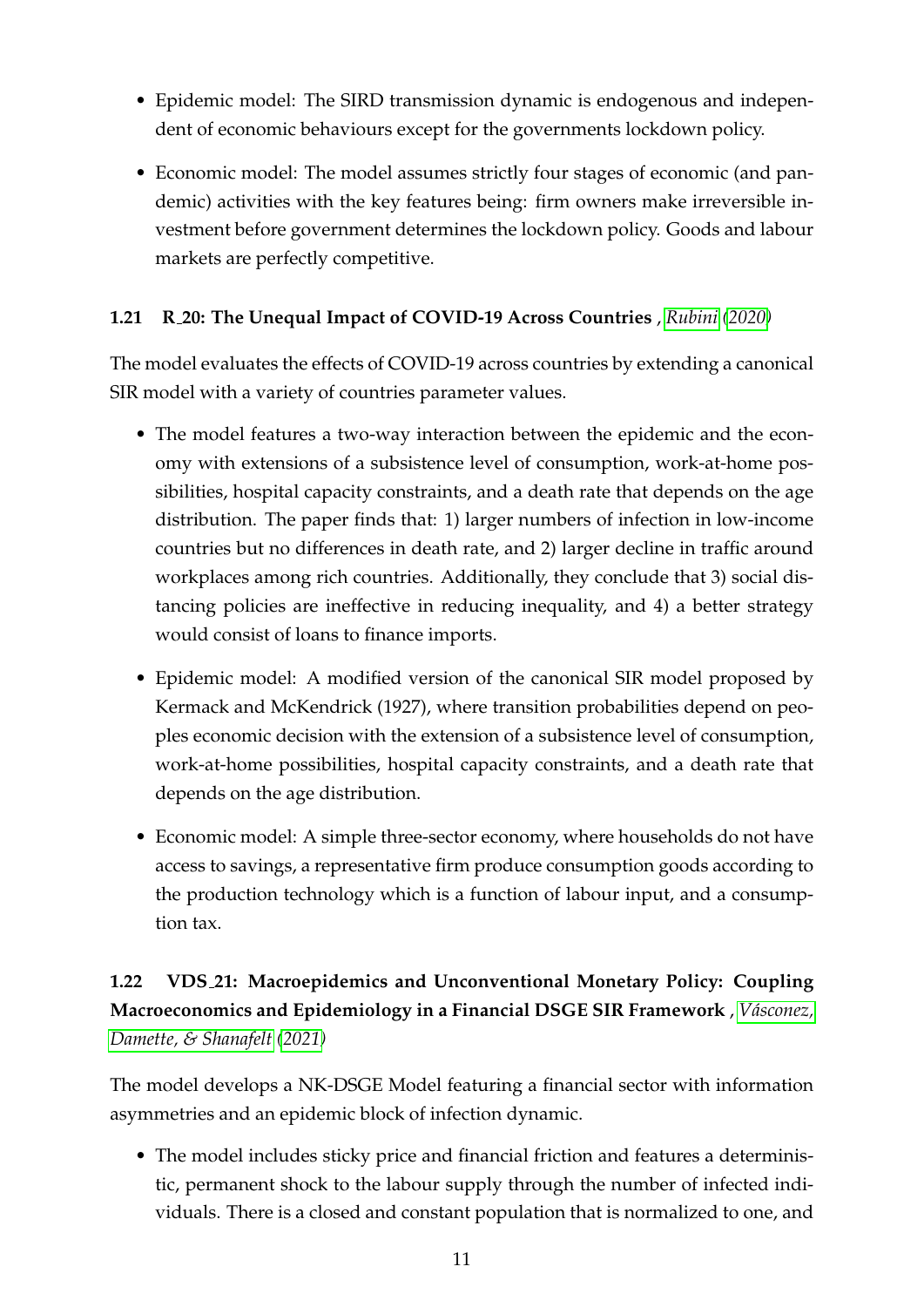it is consisted of susceptible, infected, and recovered individuals. Susceptible individuals make contacts with infected ones and get infected themselves with a constant infection rate. The paper aims at studying: 1) the economic impact of the epidemic in the model with financial frictions, 2) the effect of unconventional monetary policy to remedy the pandemic crisis.

#### **1.23 V 20: Policy During an Epidemic with Super-Spreaders** , *[van Vlokhoven](#page-13-4) [\(2020\)](#page-13-4)*

The model incorporates a SIR pandemic infection dynamic with super-spreaders into a two-good macro model.

- Impacts of super-spreaders operate through the consumption of social goods and, hence, households degrees of contact with other economic agents. The model compares the effects of an authoritarian containment policy, whereby every agent is forced to establish the same degree of contact with others regardless of the initial degrees of connections, on the aggregate economic welfare and the pandemic outlook vis--vis a liberal containment policy where agents degrees are toned down in proportion to their initial degrees of connections.
- Epidemic model: The model integrates the workhorse SIR pandemic transmission dynamics with the Network concept to replicate pandemic evolutions when agents have heterogeneous degrees of contact.
- Economic model: The two-good macro model features a perfectly competitive setting and a single-input production technology. There is no saving. Government, as a social planner, chooses optimal sequences of social goods consumption for low-and-high social individuals. As a constrained planner, the government chooses the time-varying maximum level of social goods consumption and tax rates on social goods instead.

# **References**

- <span id="page-11-2"></span>Acharya, V. V., Jiang, Z., Richmond, R. J., & von Thadden, E.-L. (2020). Divided we fall: International health and trade coordination during a pandemic.
- <span id="page-11-0"></span>Alvarez, F., Argente, D., & Lippi, F. (2021). A simple planning problem for covid-19 lock-down, testing, and tracing. *American Economic Review: Insights*, *3*(3), 367–82.
- <span id="page-11-1"></span>Ascari, G., Colciago, A., & Silvestrini, R. (2021). Business dynamism, sectoral reallocation and productivity in a pandemic.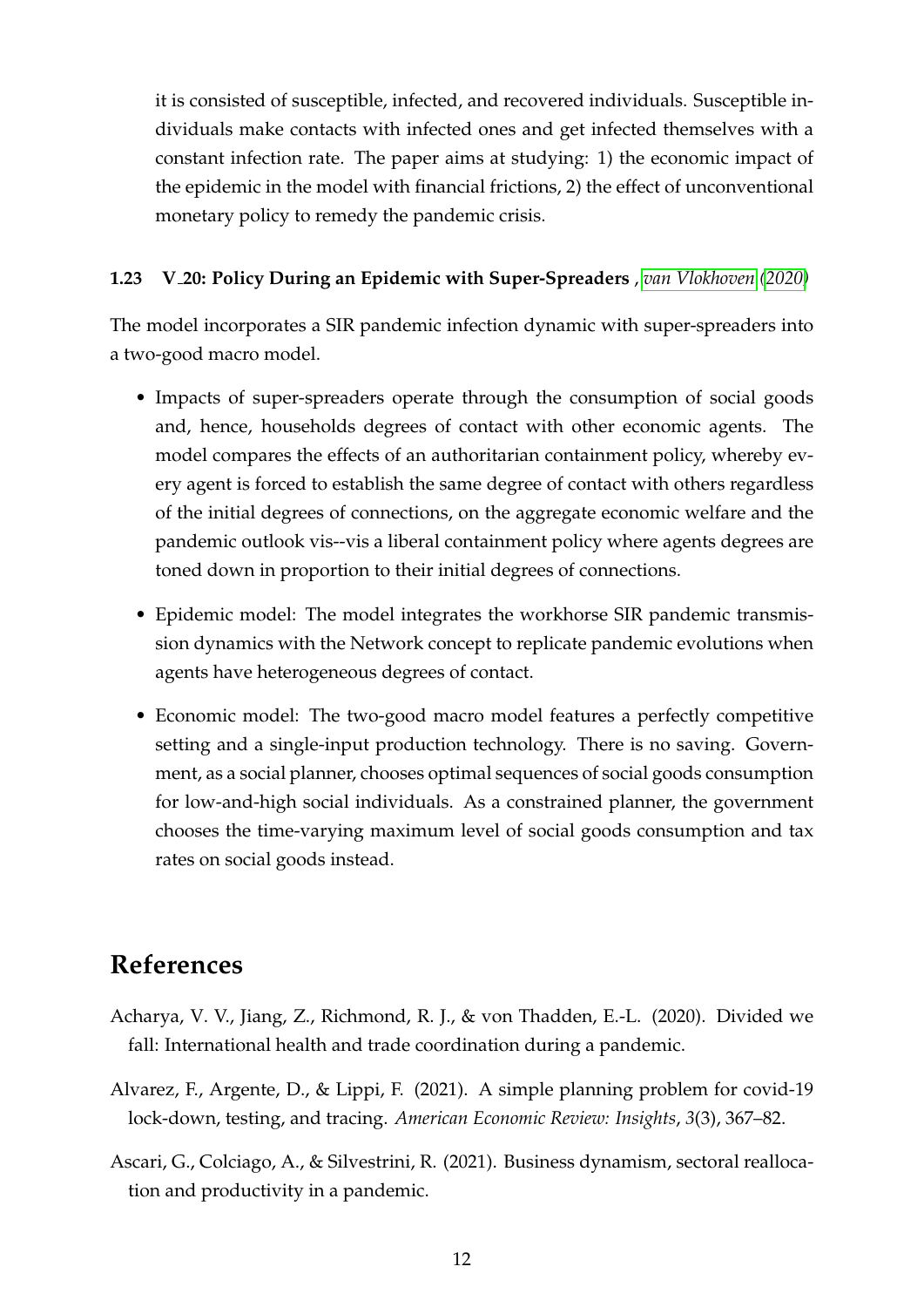- <span id="page-12-1"></span>Atkeson, A. (2020). What will be the economic impact of covid-19 in the us? rough estimates of disease scenarios.
- <span id="page-12-0"></span>Aum, S., Lee, S. Y. T., & Shin, Y. (2021). Inequality of fear and self-quarantine: Is there a trade-off between gdp and public health? *Journal of Public Economics*, *194*, 104354.
- <span id="page-12-2"></span>Bodenstein, M., Corsetti, G., & Guerrieri, L. (2021). Social distancing and supply disruptions in a pandemic. *Quantitative Economics*, *forthcoming*.
- <span id="page-12-3"></span>Brotherhood, L., Kircher, P., Santos, C., & Tertilt, M. (2020). An economic model of the covid-19 epidemic: The importance of testing and age-specific policies.
- <span id="page-12-4"></span>Chopra, A., Devereux, M. B., & Lahiri, A. (2021). Pandemics through the lens of occupations. *Canadian Journal of Economics*, *forthcoming*.
- <span id="page-12-5"></span>Crucini, M. J., & O'Flaherty, O. (2020). Stay-at-home orders in a fiscal union. *National Bureau of Economic Research*.
- <span id="page-12-8"></span>Eichenbaum, M. S., Rebelo, S., & Trabandt, M. (2020a). *Epidemics in the new keynesian models* (Tech. Rep.). National Bureau of Economic Research.
- <span id="page-12-9"></span>Eichenbaum, M. S., Rebelo, S., & Trabandt, M. (2020b). *The macroeconomics of testing and quarantining* (Tech. Rep.). National Bureau of Economic Research.
- <span id="page-12-7"></span>Eichenbaum, M. S., Rebelo, S., & Trabandt, M. (2021a). Inequality in life and death. *IMF Economic Review*, 1–37.
- <span id="page-12-6"></span>Eichenbaum, M. S., Rebelo, S., & Trabandt, M. (2021b). The macroeconomics of epidemics. *The Review of Financial Studies*, *34*(11), 5149–5187.
- <span id="page-12-10"></span>Faria-e Castro, M. (2021). Fiscal policy during a pandemic. *Journal of Economic Dynamics and Control*, *125*, 104088.
- <span id="page-12-11"></span>Giagheddu, M., & Papetti, A. (2020). The macroeconomics of age-varying epidemics. *CEPR Covid Economics*, *58*, 22–58.
- <span id="page-12-12"></span>Hamano, M., Katayama, M., Kubota, S., et al. (2020). Covid-19 misperception and macroeconomy. *WINPEC Working Paper Series No.E2016*.
- <span id="page-12-13"></span>Jones, C., Philippon, T., & Venkateswaran, V. (2021). Optimal mitigation policies in a pandemic: Social distancing and working from home. *The Review of Financial Studies*, *34*(11), 5188–5223.
- <span id="page-12-14"></span>Krueger, D., Uhlig, H., & Xie, T. (2020). *Macroeconomic dynamics and reallocation in an epidemic: Evaluating the swedish solution* (Tech. Rep.). National Bureau of Economic Research.